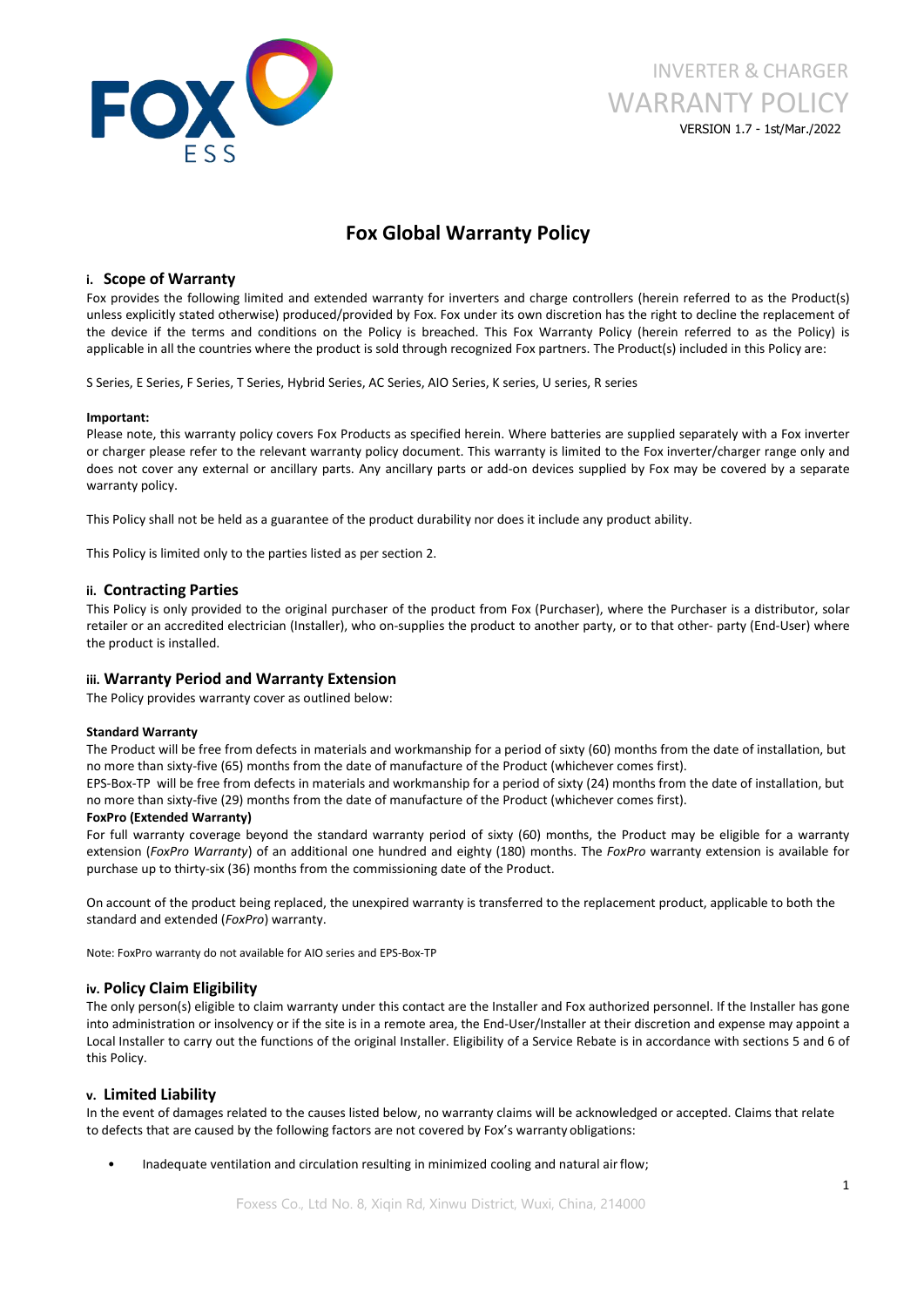

# INVERTER & CHARGER WARRANTY POLICY

VERSION 1.7 - 1st/Mar./2022

- Improper installation of the Product(s) and/or installation performed by a non-accredited Installer;
- Improper or noncompliant use, installation, commissioning, start up or operation;
- Improper wiring of the Product causing arching or damage of the Product or its parts;
- Improper use or misuse of the Product(s) by the Installer or End-User e.g. damage resulting from dropping the Product during installation;
- Use of improper connectors, e.g. where the Installer has installed the Product with different brand and/or model of connectors other than those supplied with the Product;
- Damage of the Product(s) that originate from other parts of the system;
- Force majeure (storm damage, lightning strike, overvoltage, fire, thunderstorm, flooding etc.)
- Damage that occurred during the transportation of the Product(s);
- Flaws that do not adversely affect the proper functioning of the product(s), e.g. cosmetic issues, wear and tear;
- Unauthorized repair and reinstallation of the Product(s);
- Where the Installer has not followed the warranty claim process and detailed in section 9, and/or proper evidence of the fault and/or test carried out on site has not been provided to Fox;
- Failure to follow the safety regulations and/or operating instructions in respect to the Product(s) operating manual.

Where authorized Fox personnel verify that the claim is valid and the Product is faulty owing to defects from materials and workmanship, Fox under its discretion will:

- repair of the product on site or at a designated Fox office or service centre;
- provide the closest Product within its current range of products for the replacement of the faulty or damaged Product.

The replacement Product(s) may differ in the specification and size within parameters deemed reasonable by Fox. Fox may replace parts with refurbished parts.

# **vi. Exclusions**

This Policy does not cover the components that were not initially sold by Fox as a part of the system. This also includes components of the system sourced by the End-User or Installer that may be of the same manufacturer and/or model as the one provided by Fox.

# **vii.Registration**

It is recommended that all Products are registered in order that they qualify under the terms of this Policy. Registration is a strict required. Warranties should be registered within thirty-six (36) months of installation, however it is recommended that they are registered no more than six (6) weeks following the successful installation and commissioning of the Product where possible. The information required at the point of registration via the Fox website is as follows:

- 1. Product model<br>2. Product serial r
- **2.** Product serial number **3.** Installation date **4.** Customer name
- 
- 
- **5.** Installation postal/zip code
- 
- **6.** Full installation address **7.** Name of installation company

# **viii. Warranty Claim Process**

It is the duty of the Installer to contact Fox in the event of a fault with the following information.

Name of the Installer: Product Model No: Fault Code: Fault Details: Contact Details:

Fox may ask for additional details depending on the fault conditions. Fox will run tests on the product and may advise the Installer to take photos for verification purposes. The Installer is required to submit an RMA Form with the evidence and any additional information requested by Fox. Once the form is received a unique ticket number is issued which will be used for tracking the progress